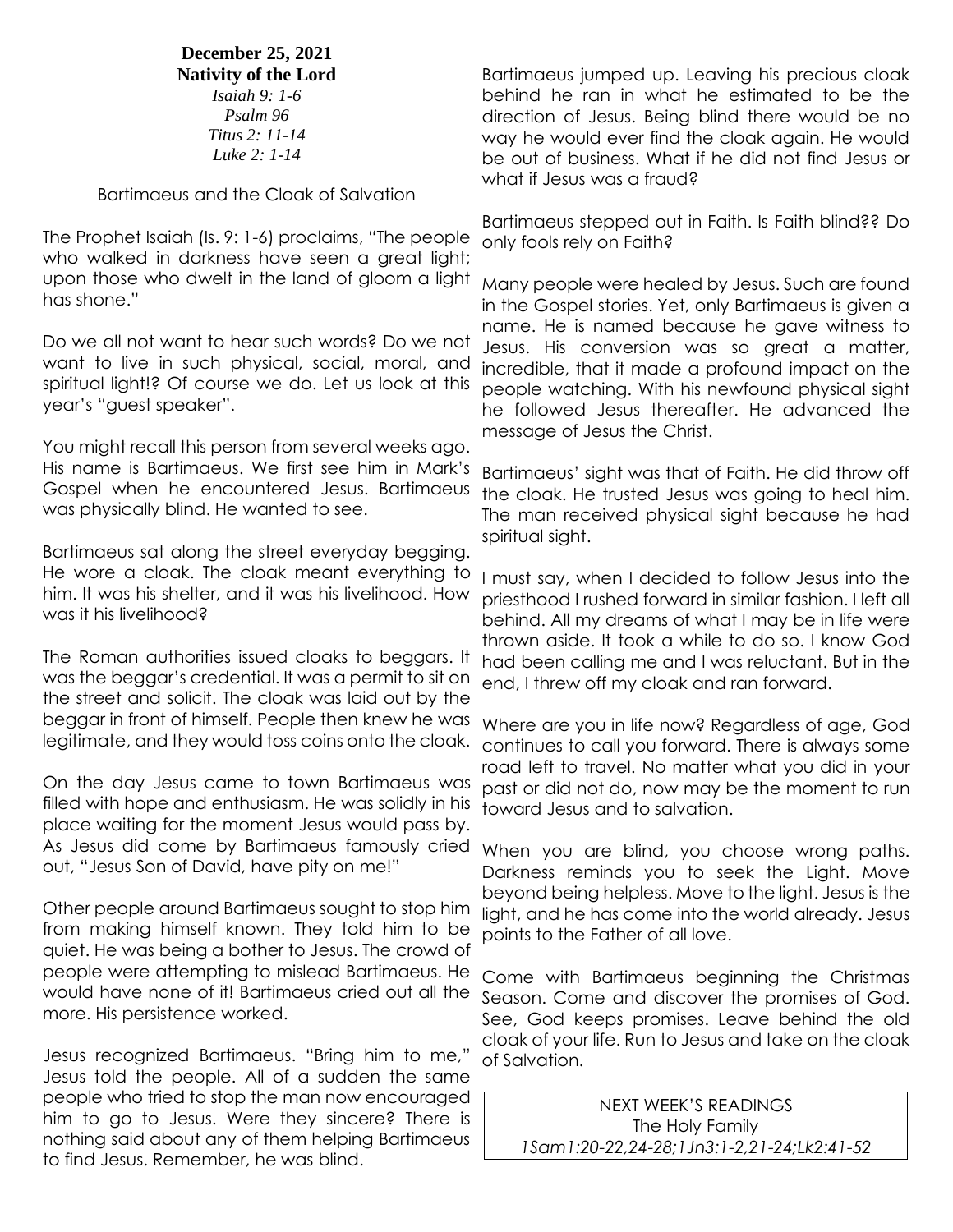|                                        | <b>STEWARDSHIP</b> |  |  |
|----------------------------------------|--------------------|--|--|
| Attendance last week:                  | 258                |  |  |
| <b>Tithes Collected:</b>               | \$5,144.00         |  |  |
| Online Giving:                         | \$280.00           |  |  |
| Total:                                 | \$5,424.00         |  |  |
| Attendance for 12/05/21:               | 266                |  |  |
| Tithes Collected:                      | \$7,729.00         |  |  |
| Online Giving:                         | \$353.00           |  |  |
| Total:                                 | \$8,082.00         |  |  |
| Attendance for Immaculate              |                    |  |  |
| Conception:                            | 59                 |  |  |
| <b>Immaculate Conception</b>           |                    |  |  |
| Collection:                            | \$824.00           |  |  |
|                                        |                    |  |  |
| 2 <sup>nd</sup> Collection for Retired |                    |  |  |
| Religious:                             | \$320.00           |  |  |

### **COMMUNITY**

**Schedule of Liturgies Holy Family, Sunday December 26th. 9:00am and 10:45am. There is no Saturday vigil mass. Solemnity of Mary, Mother of God December 31st: 4:00pm, Vigil Mass January 1st: 10:45am Mass**

**The Following Weekend Schedule is as Always: Saturday: 4:00pm Sunday: 9:00am & 10:45am**

### **CALENDAR OF SOME IMPORTANT EVENTS**

**Stewardship Sundays January 15, 23, 30, Stewardship Recognition Sunday February 6th. A parish family will be recognized.**

**Ash Wednesday. March 2nd. Liturgy will be at 7:00pm.**

**Reconciliation Thursday. March 3rd. A special prayer service and the Sacrament of Reconciliation will be at 7:00pm.**

**Anointing Friday. The Sacrament of the Anointing of the Sick will be offered.**

> **Holy Week Begins Passion Sunday, April 10th Holy Thursday, April 14th at 7pm Good Friday, April 15th at 7pm**

**Easter Vigil, April 16th at 8pm Easter Sunday, April 17th Masses at 9am and 10:45am**

### **STEWARDSHIP**

**Stewardship is the care we take of the gifts we have been given. The primary gifts are those of Time, Talent and Treasure. Within these are found all the other attributes you may find in yourself.**

I think of the talents I have been given by God. They are many. I could not decide what course in life I should take. I wanted to do all the things I ever dreamed of. Yet, in the practical sense I could only pick one way in life, one vocation.

However, once I said yes to God all the things, I thought of doing in my lifetime slowly began to unfold for me. By saying yes to God and accepting His call to the priesthood all my talents were put to good use.

Take a good look at yourself. What talents do you have? What gifts stand out to you? How might you put them to use for the glory of God and His people?

You are gifted. You are a unique creation of God. Take care of all that you are and take care of all that is around you. Be a good steward.

**Stewardship Days begin January 15th. Everyone will have the chance to contribute his and her Time, Talent and Treasure. Stewardship of our parish is your calling and responsibility. Please be prepared to give of yourself. Also, your financial support is so very important!**

> **The Twelve Days of Christmas The Meaning Behind The Song**

**The twelve days of Christmas are the twelve days between Christmas Day, Dec. 25th, the birth of Jesus, and the Epiphany, Jan. 6th, the day Christians celebrate the arrival of the Magi (Wise Men) and the revelation of Christ as the light of the world.**

**The Christmas song, "The Twelve Days of Christmas" may sound silly and contrived to many of us. But it**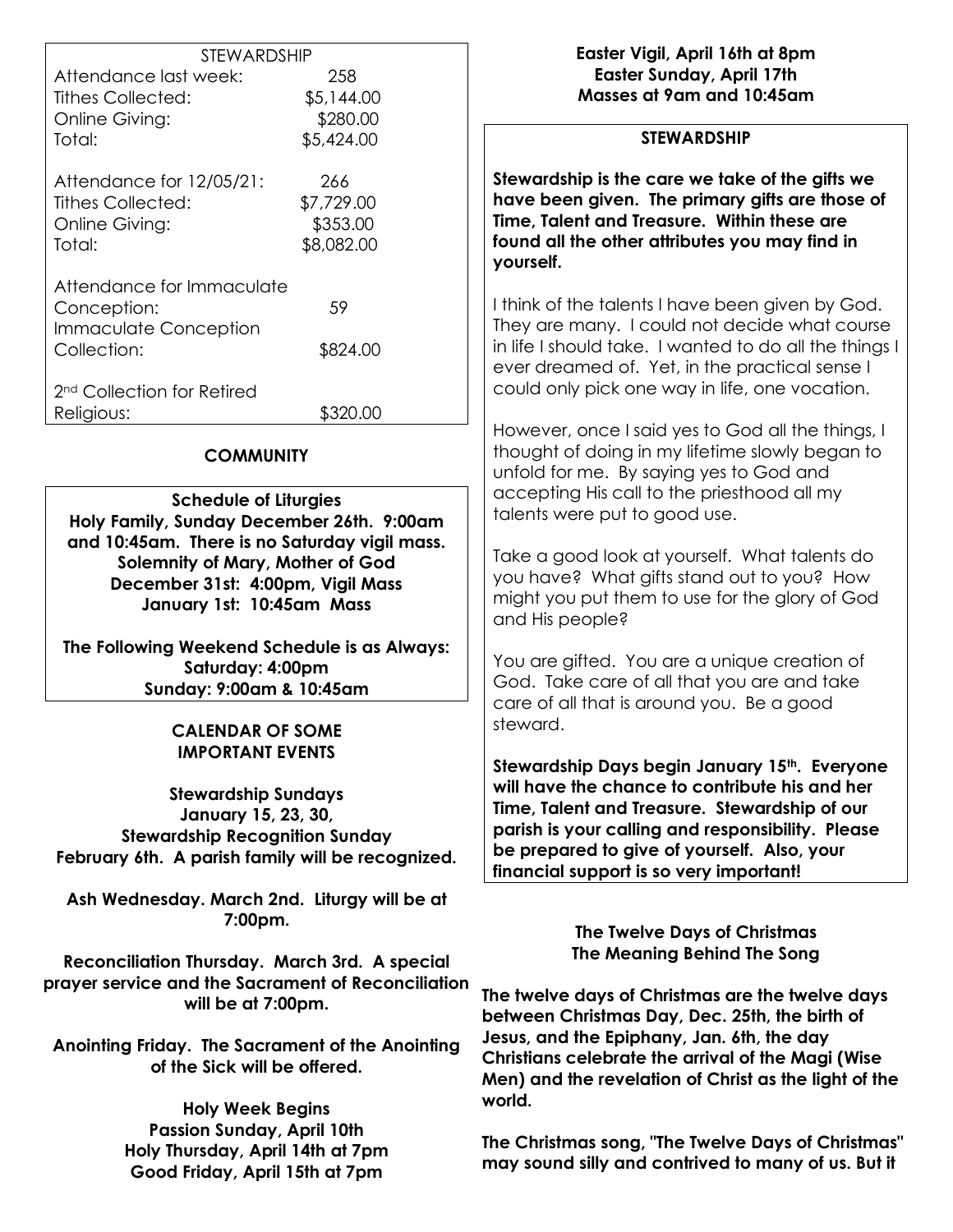**actually had its origins in religious symbolism - and with a serious purpose.**

**It dates from a time of religious persecution. The song, "The Twelve Days of Christmas," was written as a secret catechism that one could sing in public without fear of arrest - a learning or memory aid to Christians in fact.**

**The song can be taken at two levels of interpretation - the surface meaning, or the hidden meaning known only to the Christians involved. Each element is a code word for a religious truth.**

**One partridge in a pear tree was Jesus Christ.**

**Two turtle doves were the Old and New Testaments.**

**Three French hens stood for faith, hope and love.**

**Four calling birds were the four gospels of Matthew, Mark, Luke and John.**

**Five golden rings recalled the Torah or Law, the first five books of the Old Testament.**

**Six geese a-laying stood for the six days of creation.**

**Seven swans a-swimming represented the sevenfold gifts of the Holy Spirit: prophesy, serving, teaching, exhortation, contribution, leadership, and mercy.**

**Eight maids a-milking were the eight beatitudes.**

**From here on, the order is different from the original song!**

**Nine ladies dancing were the nine fruits of the Holy Spirit: love, joy, peace, patience, kindness, goodness, faithfulness, gentleness, self-control.**

**Ten lords a-leaping were the ten commandments.**

**Eleven pipers piping stood for the eleven faithful disciples.**

**Twelve drummers drumming symbolized the twelve points of belief in the Apostles' Creed.**

**http://forums.catholic.com/showthread.php?t=404 279**

# **Reflections From Father Dennis Rausch**

Follow reflections from Father Dennis Rausch on his webpage: fatherdennisrefletions.com

Fr. Dennis is a friend of Fr. Bob and of our parish. He graces our church nearly every weekend with his reflective homilies. Read his webpage and find an even deeper insight to the movements of the Lord.



Archdiocese of Miami Development **Corporation** 

1. Your generosity has been a blessing to the Archdiocese of Miami and your Parish throughout this past year. Your continued support allows us to help our church family and continue to spread God's word throughout the world. Thank you! www.isupportabcd.org.

2. The Archdiocese of Miami's Development Team is committed to making your Estate Planning more effective, efficient, and personally fulfilling. For assistance designing and evaluating an Estate Plan, please contact Sabrina Paul-Noel, at the Office of Planned Giving. (305) 762-1112.

3. "After three days they found him in the temple, sitting in the midst of the teachers, listening to them and asking them questions, and all who heard him were astounded at his understanding and his answers. (Luke 2:46-52)

After frantically looking for Jesus for three days, Mary and Joseph find Him in the Temple in Jerusalem, in the midst of the teachers. God's great gift of faith reveals Christ's divinity to us. Are we, as Christian stewards, open to this gift?